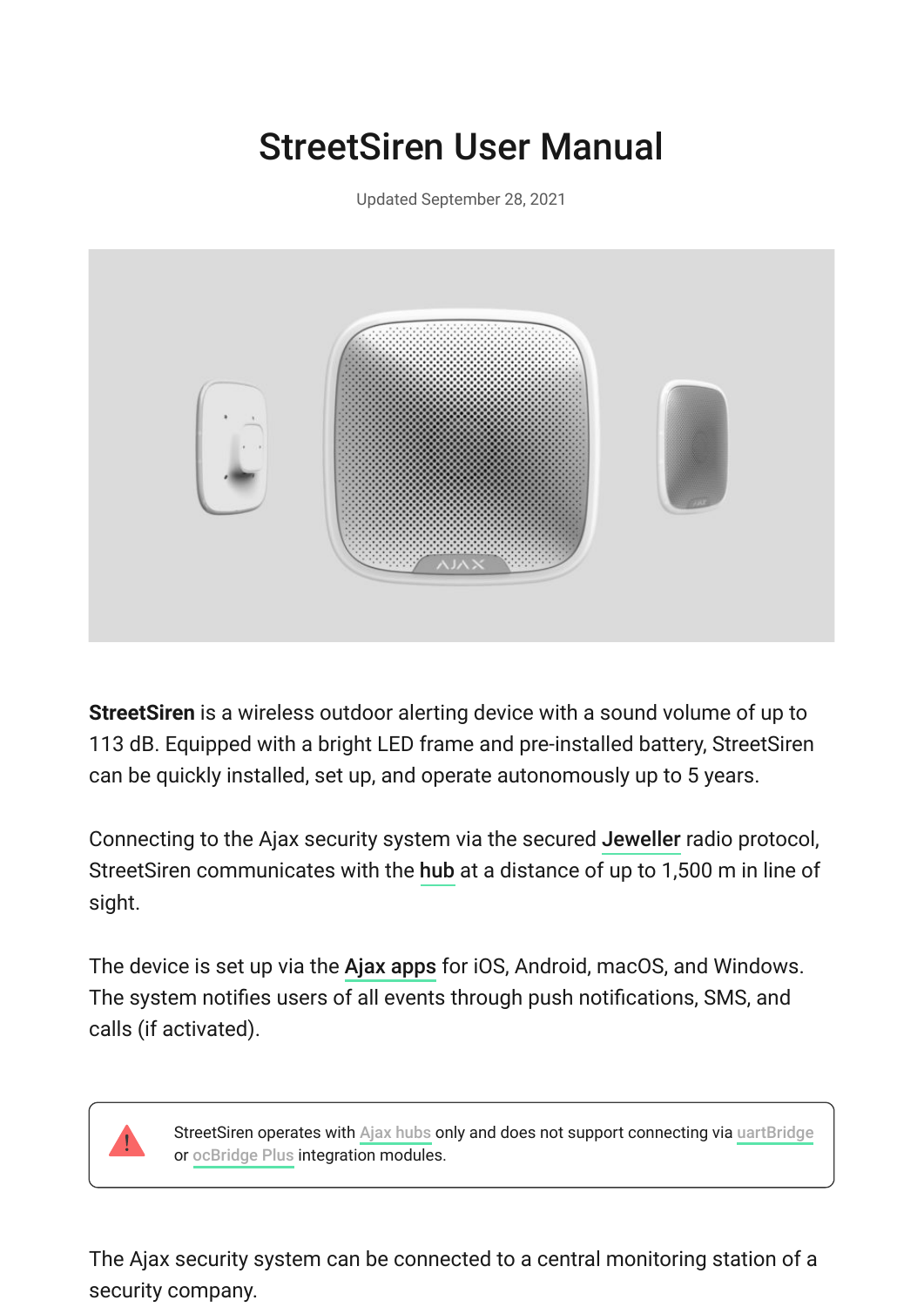## Functional elements



- **1.** LED frame
- **2.** Light indicator
- **3.** Siren buzzer behind the metal net
- **4.** SmartBracket attachment panel
- **5.** External power supply connection terminals
- **6.** QR code
- **7.** On/off button
- **8.** Place of fixing the SmartBracket panel with a screw

## Operating Principle

StreetSiren significantly improves the efficiency of the security system.With a high probability, its loud alarm signal and light indication is sufficient to attract the attention of neighbors and deter intruders.

The siren can be seen and heard from far away due to the powerful buzzer and bright LED. When installed properly, it is hard to dismount and switch off the actuated siren: its body is sturdy, the metal net protects the buzzer, the power supply is autonomous, and the on/off button is locked during the alarm.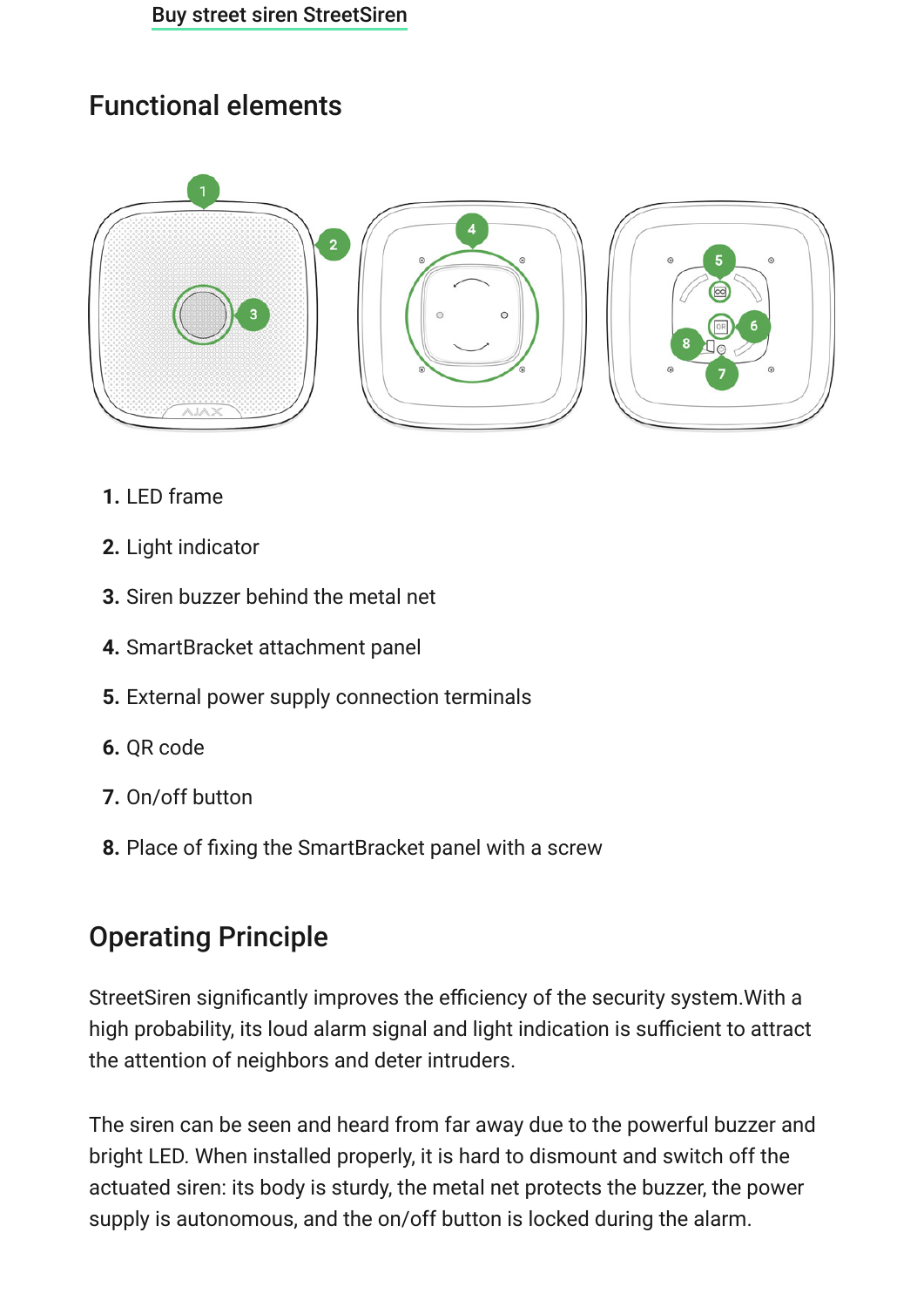StreetSiren is equipped with a tamper button and an accelerometer. The tamper button is triggered when the device body is opened, and the accelerometer is activated when someone's try to move or dismount the device.

### **Connecting**

### Before starting the connection:

- **1.** Following the hub user guide, install the Ajax app. Create an account, add the hub, and create at least one room.
- **2.** Switch on the hub and check the internet connection (via Ethernet cable and/or GSM network).
- **3.** Make sure that the hub is disarmed and does not update by checking its status in the Ajax app.



Only users with administrator rights can pair the device with the hub

### **Pairing the device with the hub:**

- **1.** Select **Add Device** in the Ajax app.
- **2.** Name the device, scan or type the **QR code** (located on the detector body and packaging), and select the location room.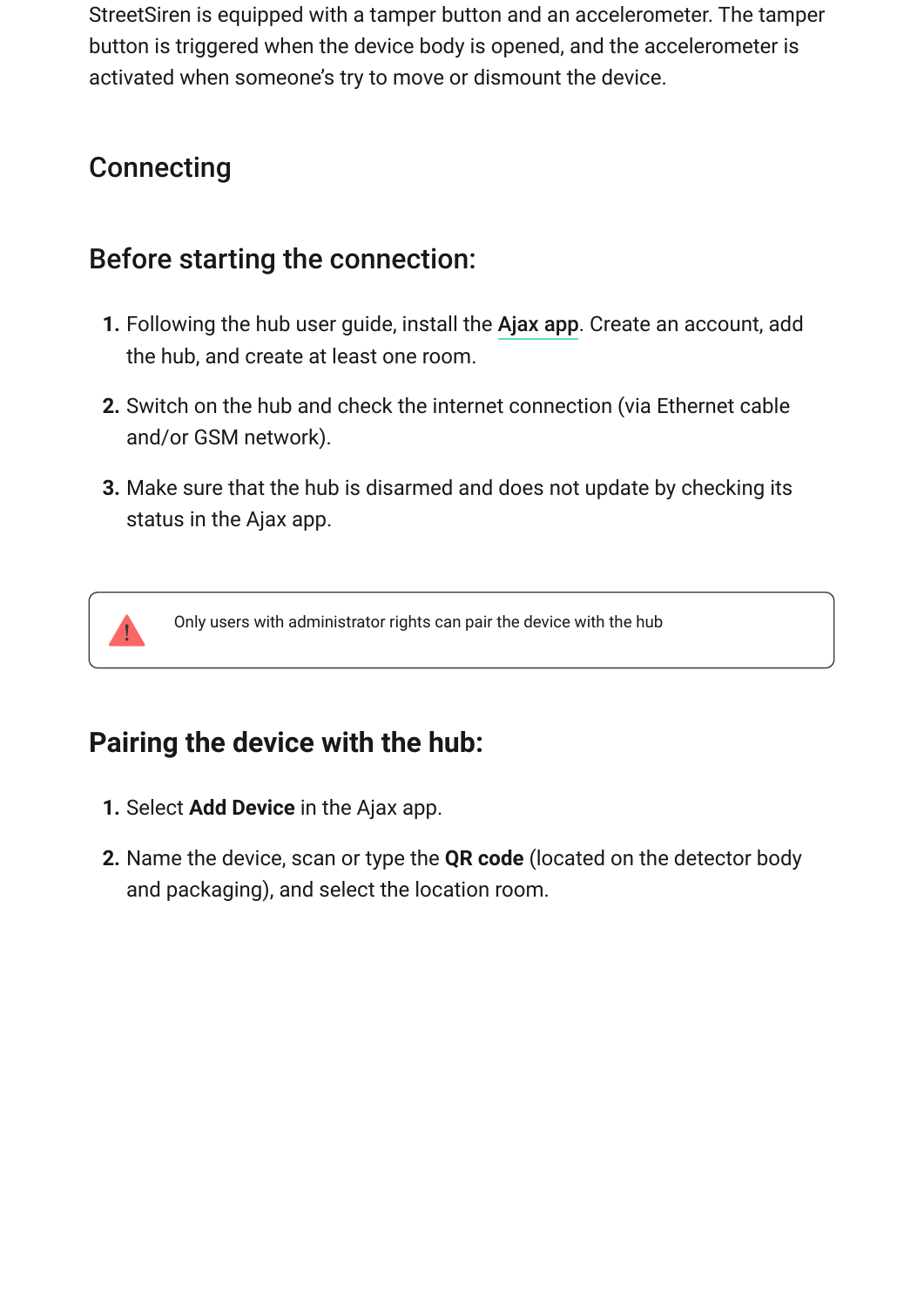

- **3.** Tap **Add** the countdown will start.
- **4.** Switch on the device by holding the power button for 3 seconds.





The on/off button is recessed into the body of the siren and quite tight, you can use a thin solid object to press it.

For detecting and pairing to occur, the device should be located within the coverage of the wireless network of the hub (at the same protected object). The connection request is transmitted briefly: at the moment of switching on the device.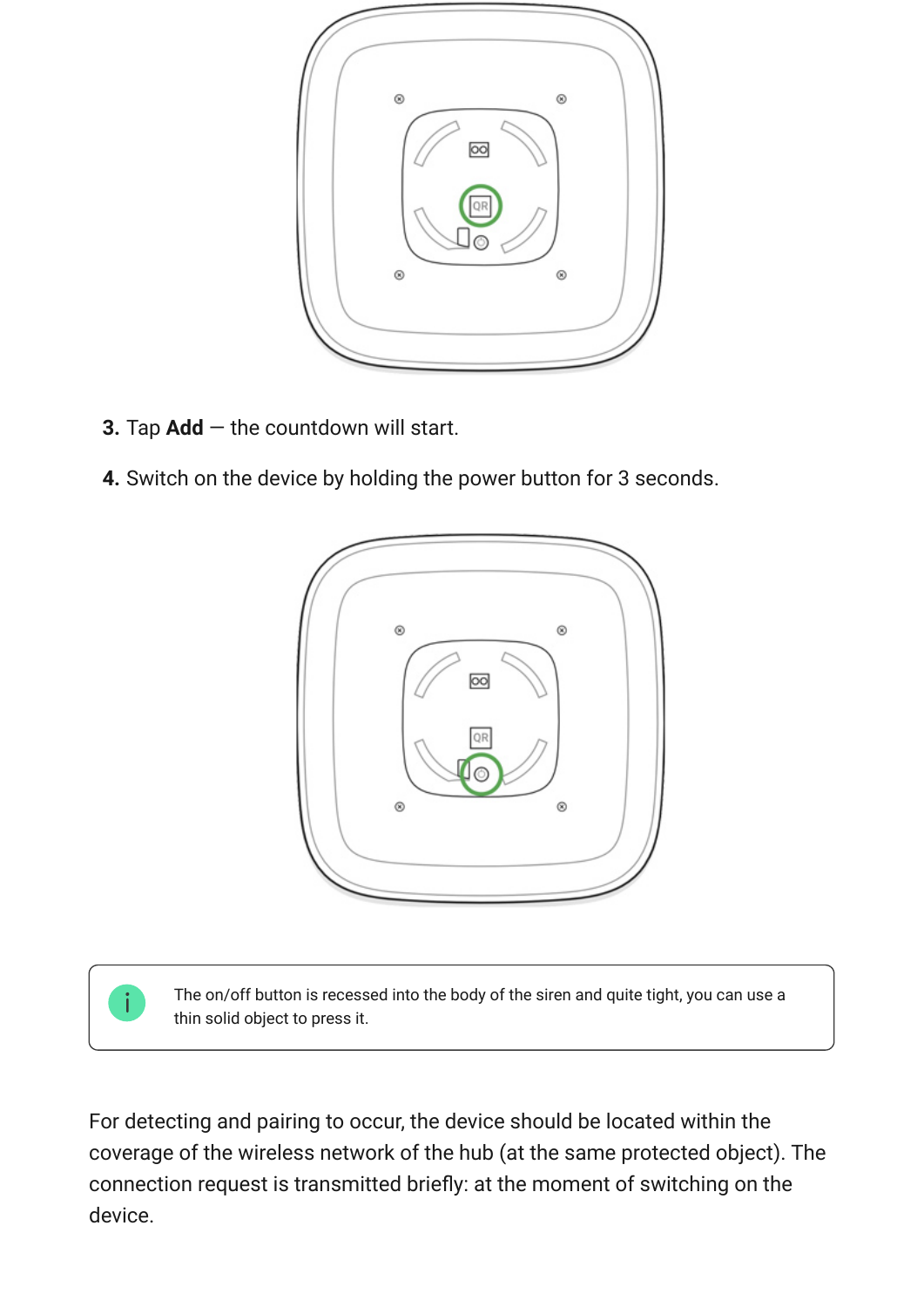StreetSiren switches off automatically after failing to connect to the hub. To retry the connection, you do not need to switch it off. If the device has already been assigned to another hub, switch it off and follow the standard pairing procedure.

The device connected to the hub appears in the list of devices in the app. The update of the detector statuses in the list depends on the device ping interval set in the hub settings (the default value is 36 seconds).



Please note that only 10 sirens can be connected to one hub

### Icons

Icons display some of the StreetSiren states. You can view them in the Ajax app, in the **Devices D** menu.

| Icon | <b>Value</b>                                                                                                                 |
|------|------------------------------------------------------------------------------------------------------------------------------|
| тH   | Shows Jeweller signal strength between the hub/range extender and<br><b>StreetSiren</b><br>The recommended value is 2-3 bars |
|      | Battery charge level<br>How battery charge is displayed in Ajax apps                                                         |
| (RE) | Displayed if the device is working via a ReX radio signal range<br>extender                                                  |
| ఱ    | StreetSiren is temporarily off<br>Learn more                                                                                 |
| リ    | StreetSiren tamper triggering events are temporarily disabled<br>Learn more                                                  |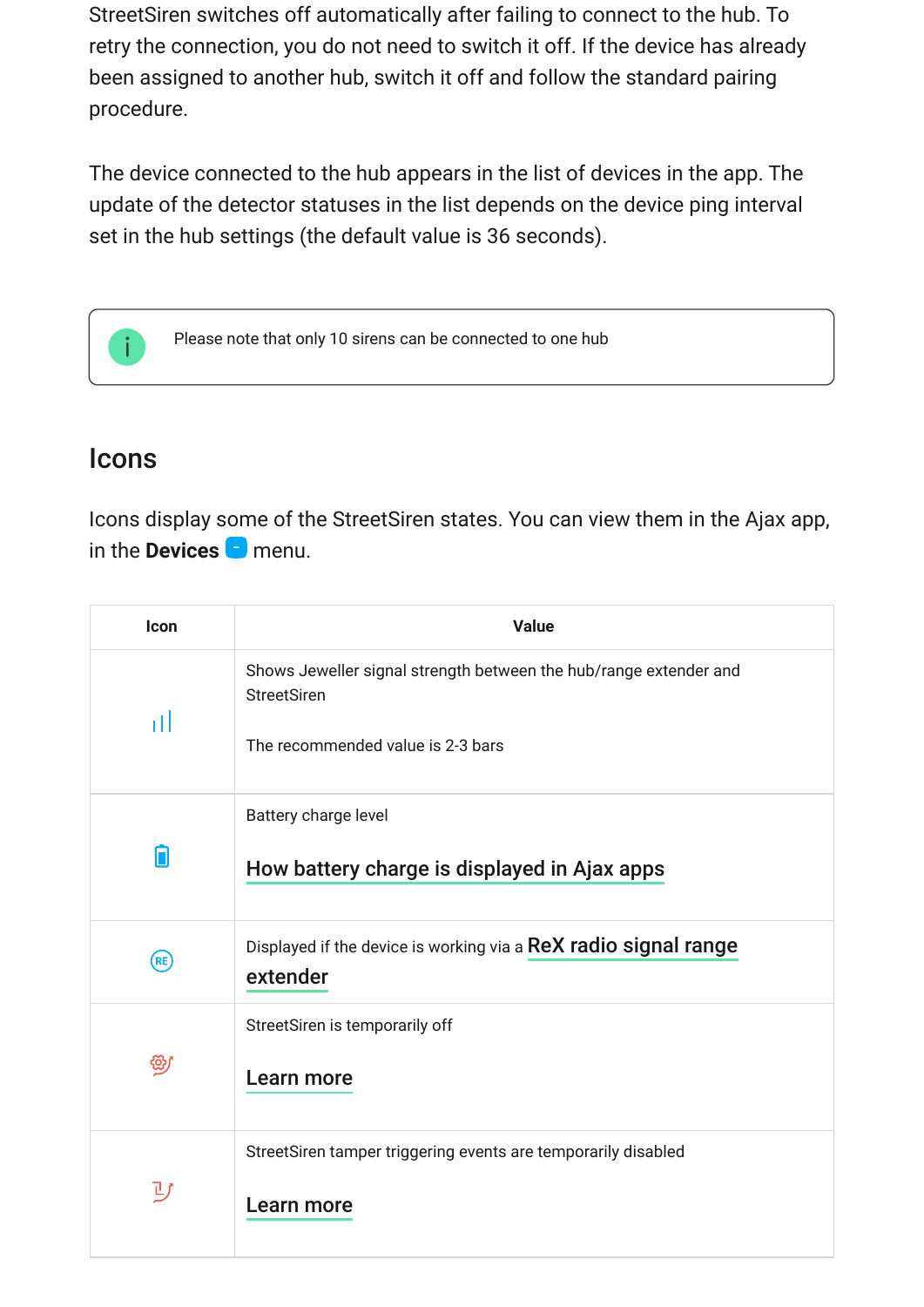## States

Siren states can be found in the Ajax app:

- **1.** Go to the **Devices D** tab.
- **2.** Select StreetSiren from the list.

| <b>Parameter</b>         | <b>Value</b>                                                                                                                                                                                                                             |
|--------------------------|------------------------------------------------------------------------------------------------------------------------------------------------------------------------------------------------------------------------------------------|
| Temperature              | The temperature of the device which is<br>measured on the processor and changes<br>gradually. Displayed in 1°C increment.<br>Acceptable error between the value in the app<br>and temperature at the installation site: 2-4°C            |
| Jeweller Signal Strength | Signal strength between the hub/range<br>extender and siren.<br>We recommend installing the siren in places<br>with the signal strength of 2-3 bars                                                                                      |
| Connection               | Connection status between the hub/range<br>extender and StreetSiren:<br><b>Online</b> $-$ the siren is connected to the<br>$\bullet$<br>hub/range extender<br><b>Offline</b> $-$ the siren is not connected to the<br>hub/range extender |
| <b>Battery Charge</b>    | Battery level of the device. Two states available:<br>$\bullet$ OK<br><b>Battery discharged</b><br>$\bullet$<br>How battery charge is displayed in<br>Ajax apps                                                                          |
| Lid                      | The tamper button state, which reacts to the<br>opening of the device body                                                                                                                                                               |
| <b>External Power</b>    | External power supply status of the siren:                                                                                                                                                                                               |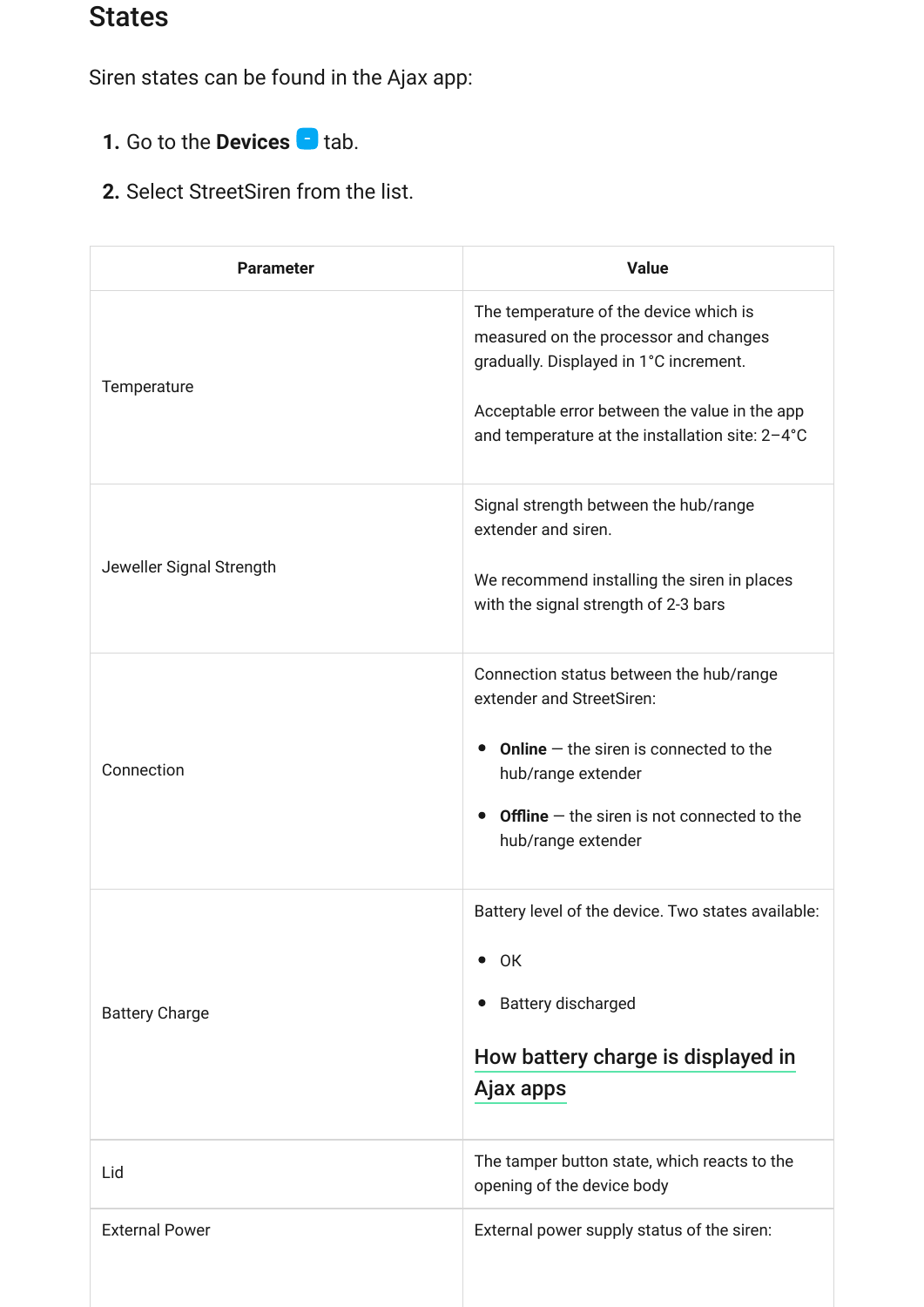|                                                        | <b>Connected</b> $-$ external 12 V power supply is<br>connected to the siren<br><b>Disconnected</b> $-$ siren powered by pre-<br>installed batteries                                                                                                      |
|--------------------------------------------------------|-----------------------------------------------------------------------------------------------------------------------------------------------------------------------------------------------------------------------------------------------------------|
| Alarm Volume                                           | Volume level in case of alarm<br><b>Muted</b> $-$ the siren does not sound when the<br>alarm is raised<br><b>Quiet</b> $-$ 85 dB volume<br>Loud $-100$ dB volume<br>Very loud $-113$ dB volume<br>The volume level is measured 1 m away from<br>the siren |
| Alarm Duration, sec                                    | Duration of the alarm sound' from 3 to 180<br>seconds                                                                                                                                                                                                     |
| Alert if Moved                                         | The state of the accelerometer alarm                                                                                                                                                                                                                      |
| <b>LED</b> indication                                  | If enabled, the siren LED blinks once every 2<br>seconds only when the system is armed                                                                                                                                                                    |
| Beep when arming and disarming of the system           | If enabled, the siren alerts you by backlighting<br>the LED frame and a short beep when arming<br>and disarming                                                                                                                                           |
| Notify about arming/disarming of the Night<br>mode     | If enabled, the siren alerts you by backlighting<br>the LED frame and a short beep when arming<br>and disarming the system from the Night mode                                                                                                            |
| Beep on Entry/Exit delay                               | If this option is enabled, the siren signals about<br>a delay when entering/leaving (available with<br>firmware version 3.50 or later)                                                                                                                    |
| Notify about the entry/exit delay in the Night<br>mode | If this option is enabled, the siren beeps to<br>signal about an entry/exit delay in the Night<br>mode                                                                                                                                                    |
| Beep Volume                                            | Volume of the audible notification signal about<br>arming/disarming, entry/exit delay, opening<br>detector triggering:<br>$Quiet - 88 dB$ volume<br>Loud $-94$ dB volume<br>Very loud $-112$ dB volume                                                    |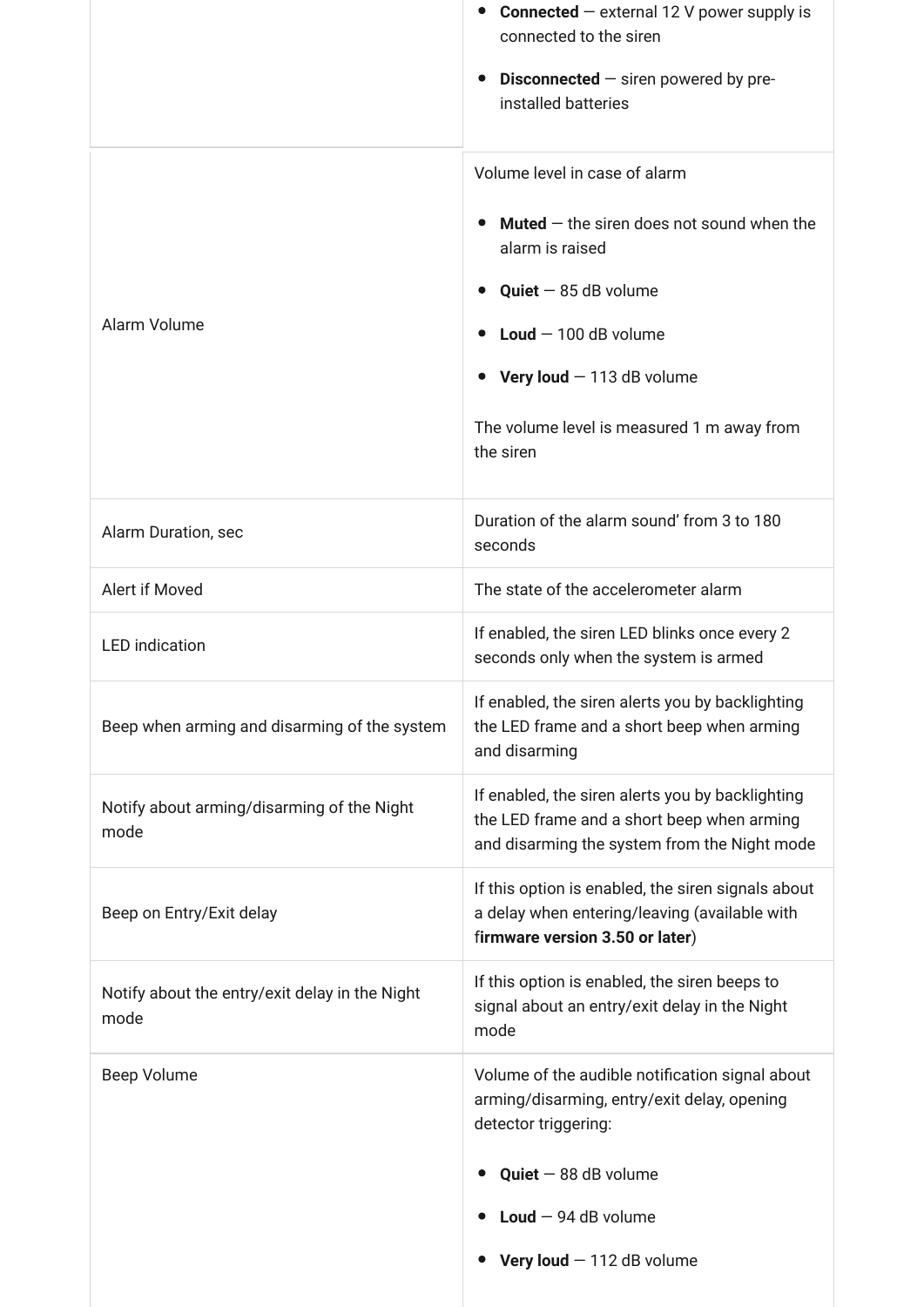|                               | The volume level was measured 1 m away from<br>the siren                                                                                                                                                                                               |
|-------------------------------|--------------------------------------------------------------------------------------------------------------------------------------------------------------------------------------------------------------------------------------------------------|
| <b>Temporary Deactivation</b> | Shows the status of the device: active,<br>completely disabled by the user, or only<br>notifications about triggering of the device<br>tamper button are disabled.<br>The option is available for StreetSiren with<br>firmware version 3.71 and later. |
| Firmware                      | Siren firmware version                                                                                                                                                                                                                                 |
| Device ID                     | Device identifier                                                                                                                                                                                                                                      |
| Device No.                    | Number of the device loop (zone)                                                                                                                                                                                                                       |

## **Settings**

To change the StreetSiren settings in the Ajax app:

- **1.** Select the hub if you have several of them or if you are using the PRO app.
- **2.** Go to the **Devices d** tab.
- **3.** Select **StreetSiren** in the list.
- **4.** Go to **Settings** by clicking on the  $\frac{\text{C}}{\text{C}}$ .
- **5.** Set the required parameters.
- **6.** Click **Back** to save the new settings.

| <b>Setting</b>       | <b>Value</b>                                                                                                                                                                              |
|----------------------|-------------------------------------------------------------------------------------------------------------------------------------------------------------------------------------------|
| First field          | Siren name that can be edited. The name of<br>device you can see at notifications in the event<br>feed.<br>The name can contain up to 12 Cyrillic<br>characters or up to 24 Latin symbols |
| Room                 | Selecting the virtual room to which StreetSiren<br>DoubleDeck is assigned. The room name you<br>can see at notifications in the event feed                                                |
| Alarms in Group Mode | Selecting the group to which the siren is                                                                                                                                                 |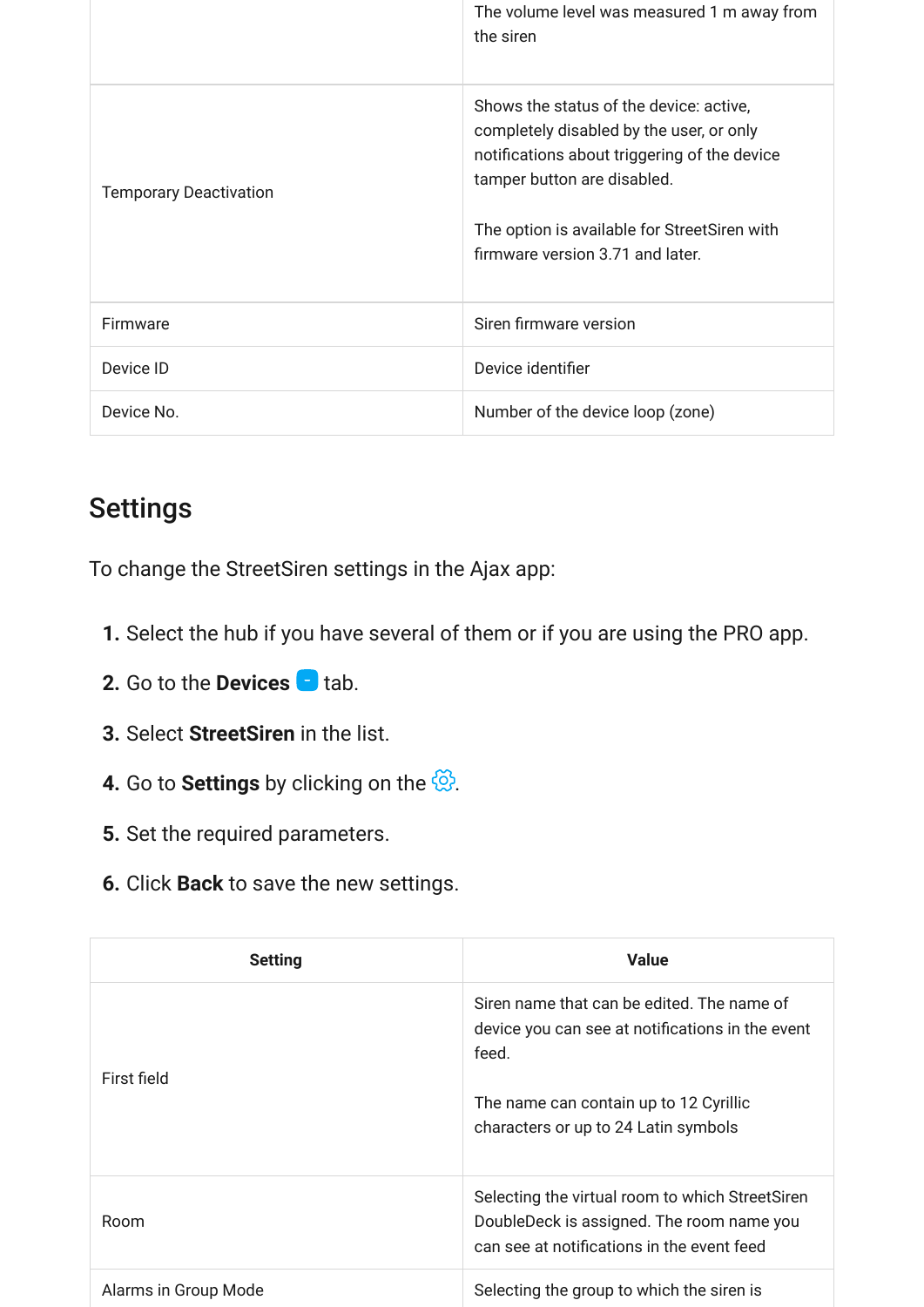|                       | assigned. You can select one or all groups:<br>When assigned to a group, the siren and its<br>$\bullet$<br>indication are related to alarms and events<br>of this group<br>When attached to all groups, the siren and<br>$\bullet$<br>its indication are related to alarms and<br>events of all groups in the system<br>Regardless of the group selected, the siren will<br>respond to Night Mode activation and<br>alarms<br>Learn more |
|-----------------------|------------------------------------------------------------------------------------------------------------------------------------------------------------------------------------------------------------------------------------------------------------------------------------------------------------------------------------------------------------------------------------------------------------------------------------------|
|                       |                                                                                                                                                                                                                                                                                                                                                                                                                                          |
|                       | The siren responds to system alarms with the<br>selected volume:                                                                                                                                                                                                                                                                                                                                                                         |
|                       | <b>Muted</b> $-$ the siren does not sound when the<br>alarm is raised                                                                                                                                                                                                                                                                                                                                                                    |
| Alarm Volume          | $Quiet - 85 dB$ volume<br>$\bullet$                                                                                                                                                                                                                                                                                                                                                                                                      |
|                       | Loud $-100$ dB volume                                                                                                                                                                                                                                                                                                                                                                                                                    |
|                       | Very loud $-113$ dB volume                                                                                                                                                                                                                                                                                                                                                                                                               |
|                       | The volume level is measured 1 m away from<br>the siren                                                                                                                                                                                                                                                                                                                                                                                  |
| Alarm Duration, sec   | Determines how long the siren sounds in case<br>of alarm: 3 to 180 seconds for each operation.<br>Set in increments of 3 seconds                                                                                                                                                                                                                                                                                                         |
|                       | Alarm when the accelerometer is triggered: the<br>siren is triggered if you turn the body or detach<br>the device from the mount.                                                                                                                                                                                                                                                                                                        |
| Alert if Moved        | The built-in accelerometer takes 60 seconds to<br>remember the normal position. Do not rush to<br>check the performance of the function before<br>this time expires                                                                                                                                                                                                                                                                      |
| <b>LED</b> indication | LED indication of the siren settings:                                                                                                                                                                                                                                                                                                                                                                                                    |
|                       | <b>Disabled</b> $-$ LED indication is off                                                                                                                                                                                                                                                                                                                                                                                                |
|                       | $Armed$ – LED blinks once every 2 seconds<br>only when the system is armed                                                                                                                                                                                                                                                                                                                                                               |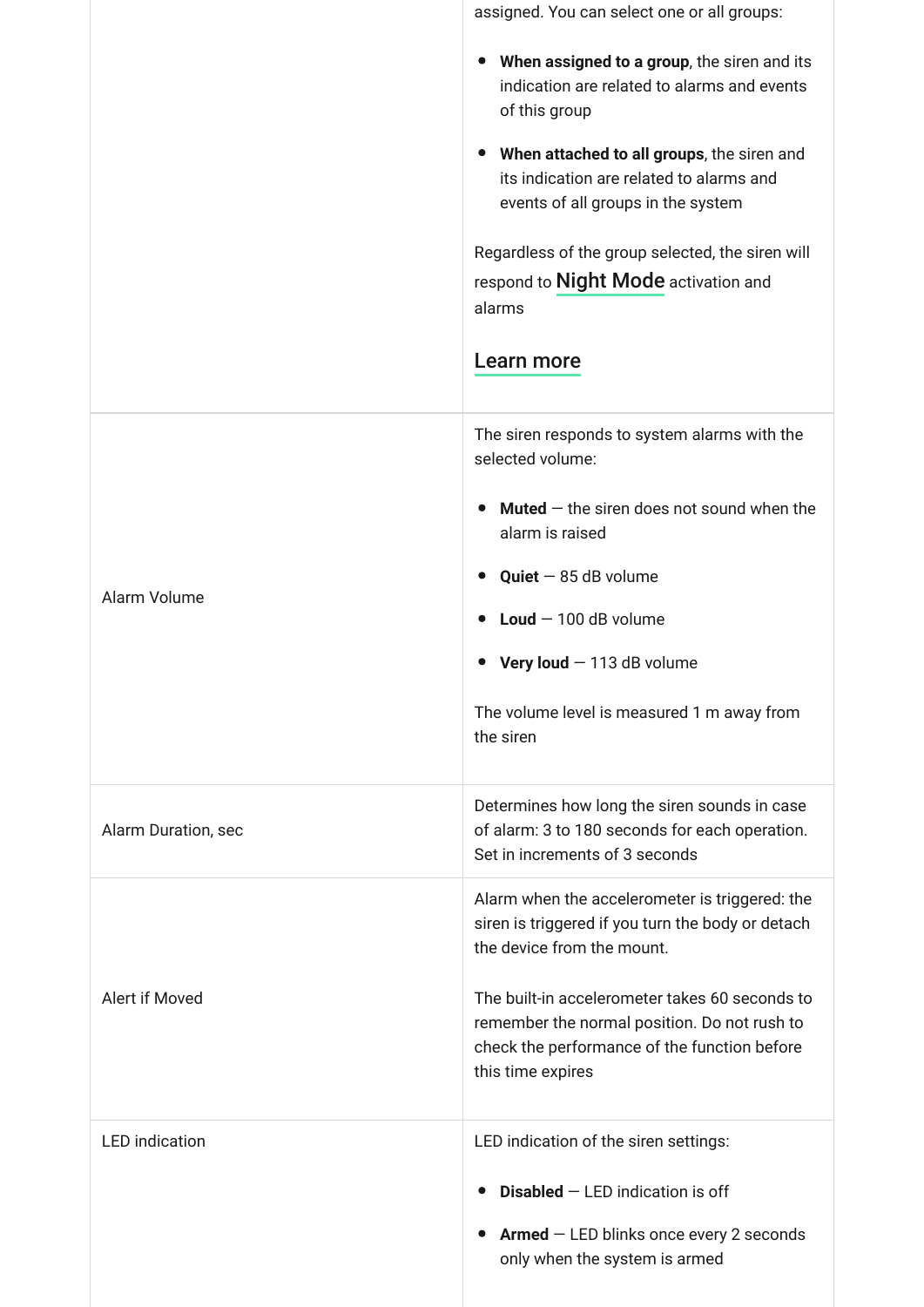|                                | <b>Constantly</b> $-$ LED blinks once every 2<br>$\bullet$<br>seconds regardless of the mode state<br>More about indication                                                                                                                                                                                                                                                                                                                                                                                       |
|--------------------------------|-------------------------------------------------------------------------------------------------------------------------------------------------------------------------------------------------------------------------------------------------------------------------------------------------------------------------------------------------------------------------------------------------------------------------------------------------------------------------------------------------------------------|
| <b>Beep Settings</b>           | Opens the siren notification settings. A detailed<br>description of the settings is <b>available</b><br>below                                                                                                                                                                                                                                                                                                                                                                                                     |
| <b>Volume Test</b>             | Switches the device to the volume test mode<br><b>What is Volume Level Test</b>                                                                                                                                                                                                                                                                                                                                                                                                                                   |
| Jeweller Signal Strength Test  | Switching the siren to the Jeweller signal<br>strength test mode. The test allows you to<br>check the signal level between the hub and<br>StreetSiren and determine the optimal<br>installation location<br><b>What is Jeweller Signal Strength</b><br>Test                                                                                                                                                                                                                                                       |
| <b>Signal Attenuation Test</b> | Switching the StreetSiren to the signal fade test<br>mode (available in siren with firmware version<br>$3.50$ and later)<br><b>What is Attenuation Test</b>                                                                                                                                                                                                                                                                                                                                                       |
| <b>User Guide</b>              | Opens the StreetSiren User Guide                                                                                                                                                                                                                                                                                                                                                                                                                                                                                  |
| <b>Temporary Deactivation</b>  | Allows the user to disconnect the device<br>without removing it from the system.<br>Two options are available:<br>$No$ – the device operates normally and<br>$\bullet$<br>transmits all events<br><b>Entirely</b> $-$ the device will not execute<br>system commands or participate in<br>automation scenarios, and the system will<br>ignore device alarms and other notifications<br>Lid only $-$ the system will ignore only<br>$\bullet$<br>notifications about the triggering of the<br>device tamper button |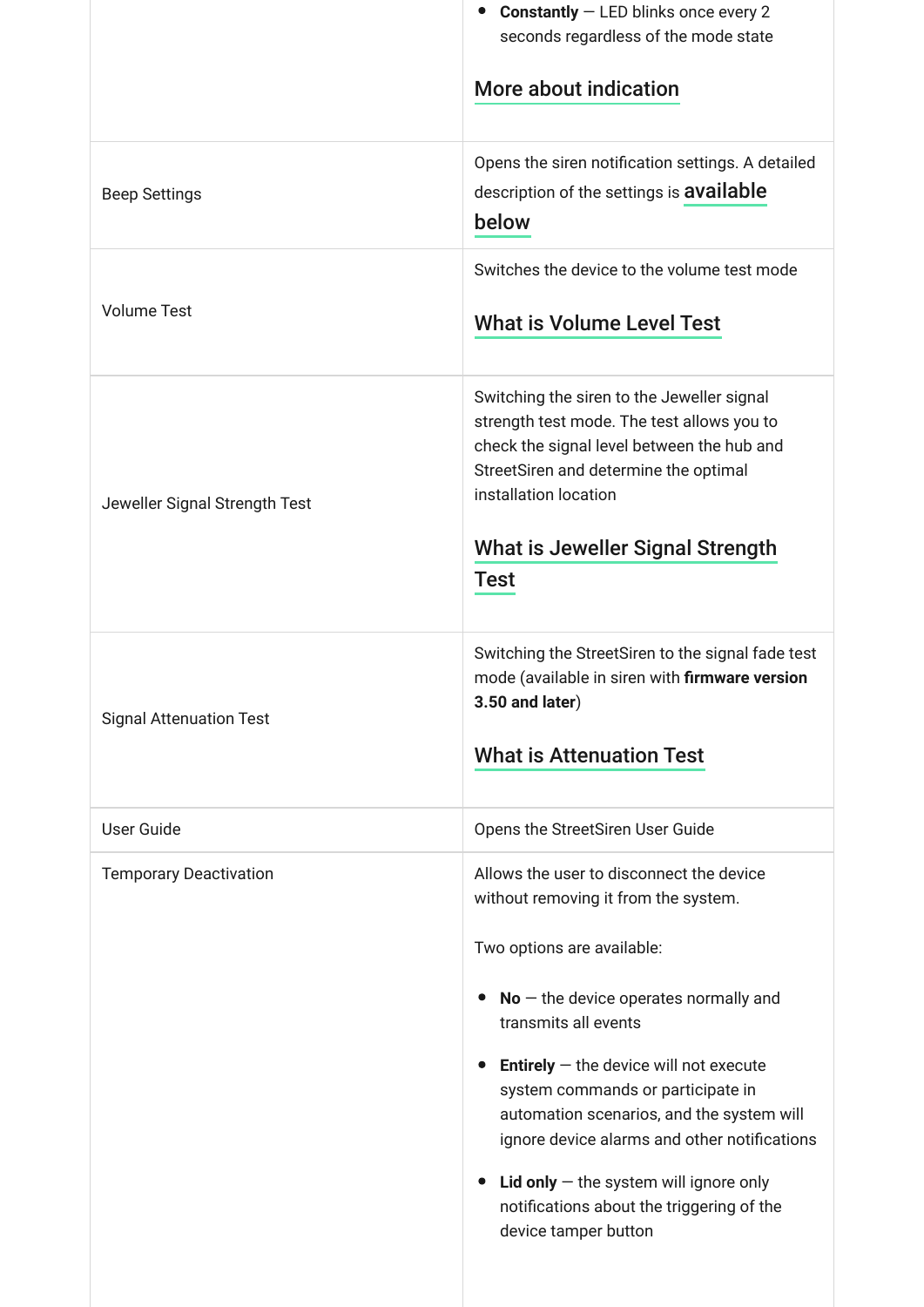|                      | StreetSiren with firmware version 3.71 and later<br>supports this function |
|----------------------|----------------------------------------------------------------------------|
|                      | Learn more about temporary<br>deactivation of devices                      |
| <b>Unpair Device</b> | Disconnects the siren from the hub and deletes<br>its settings             |

## <span id="page-10-0"></span>Siren beep settings

| Arming/Disarming                   | When this option is enabled, the siren warns of<br>arming and disarming by lighting of the LED<br>frame and by a short beep                                                         |
|------------------------------------|-------------------------------------------------------------------------------------------------------------------------------------------------------------------------------------|
| Night mode Activation/Deactivation | If enabled, the siren alerts you by backlighting<br>the LED frame and a short beep when arming<br>and disarming the system from the Night mode<br><b>What is Night mode</b>         |
| <b>Entry Delays</b>                | If this option is enabled, the siren beeps to<br>signal about an entry delay<br><b>What is Delay When</b><br><b>Entering/Leaving</b>                                                |
| <b>Exit Delays</b>                 | If this option is enabled, the siren beeps to<br>signal about an exit delay<br><b>What is Delay When</b><br><b>Entering/Leaving</b>                                                 |
| <b>Entry Delays in Night Mode</b>  | If this option is enabled, the siren beeps to<br>signal about an entry delay in the Night mode<br><b>What is Night mode</b><br><b>What is Delay When</b><br><b>Entering/Leaving</b> |
| Exit Delays in Night Mode          | If this option is enabled, the siren beeps to<br>signal about an exit delay in the Night mode                                                                                       |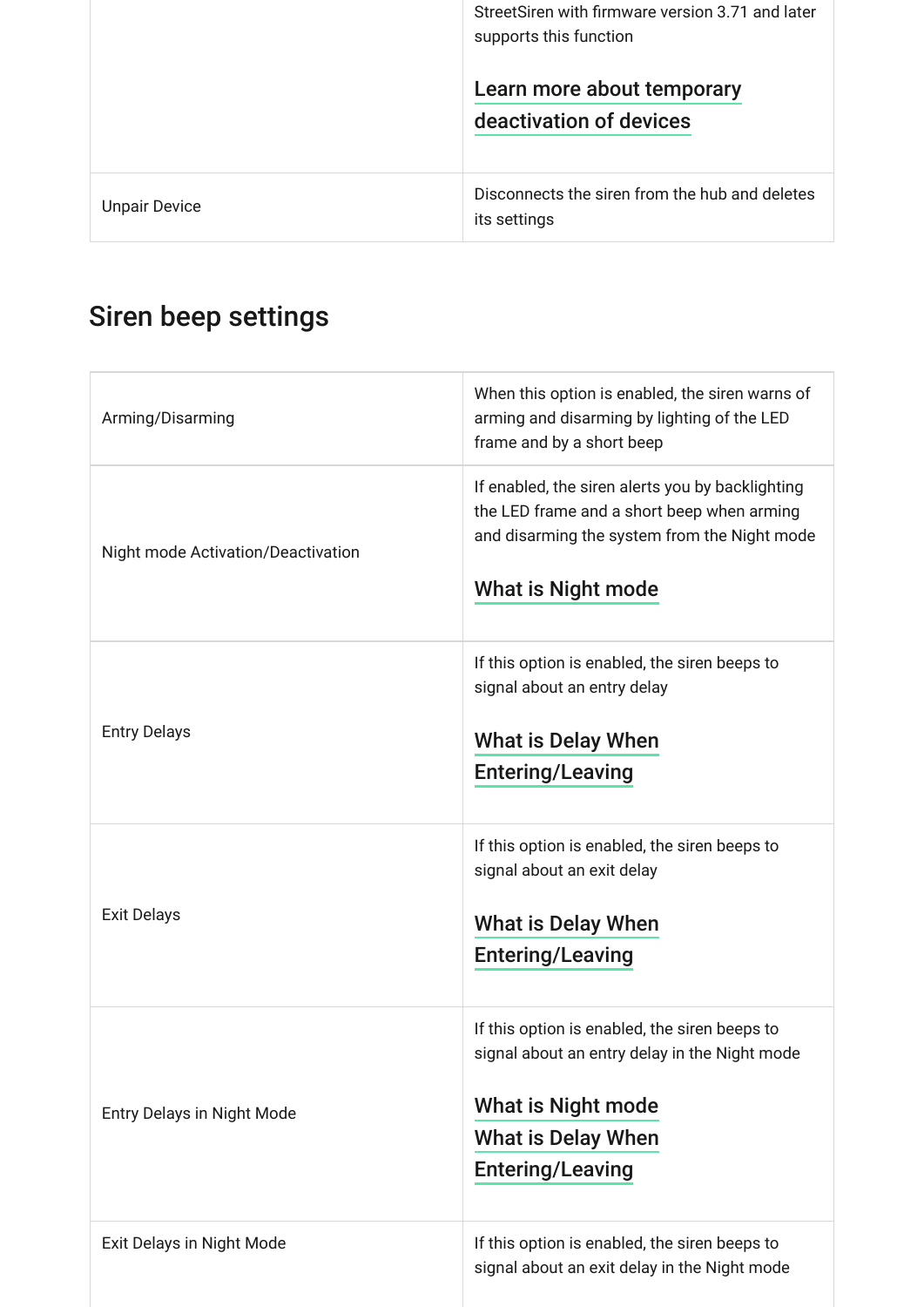|             | <b>What is Night mode</b><br><b>What is Delay When</b><br><b>Entering/Leaving</b>                                                         |
|-------------|-------------------------------------------------------------------------------------------------------------------------------------------|
|             | Selecting the volume level of the siren at the<br>time of notification on arming/disarming or<br>delay when entering/leaving and opening: |
|             | $Quiet - 88 dB$ volume                                                                                                                    |
| Beep volume | $\bullet$ Loud $-$ 94 dB volume                                                                                                           |
|             | Very loud $-112$ dB volume                                                                                                                |
|             | The volume level was measured 1 m away from<br>the siren                                                                                  |

## Setting up the processing of detector alarms

Through the Ajax app, you can configure which detector alarms can activate the siren. This can help to avoid situations when the security system notifies of LeaksProtect detector alarm or any other device alarm. The parameter is adjusted in the detector or device settings:

- **1.** Sign in to the Ajax app.
- **2.** Go to the **Devices n** menu.
- **3.** Select the detector or device.
- **4.** Go to its settings  $\circled{S}$  and set the necessary parameters for activating the siren.

### Setting the tamper alarm response

The siren can respond to the tamper alarm of devices and detectors. The option is disabled by default. Note that the tamper reacts to the opening and closing of the body even if the system is not armed!

#### [What is a tamper](https://support.ajax.systems/en/faqs/what-is-a-tamper/)

**For the siren to respond to tamper triggering, in Ajax app:**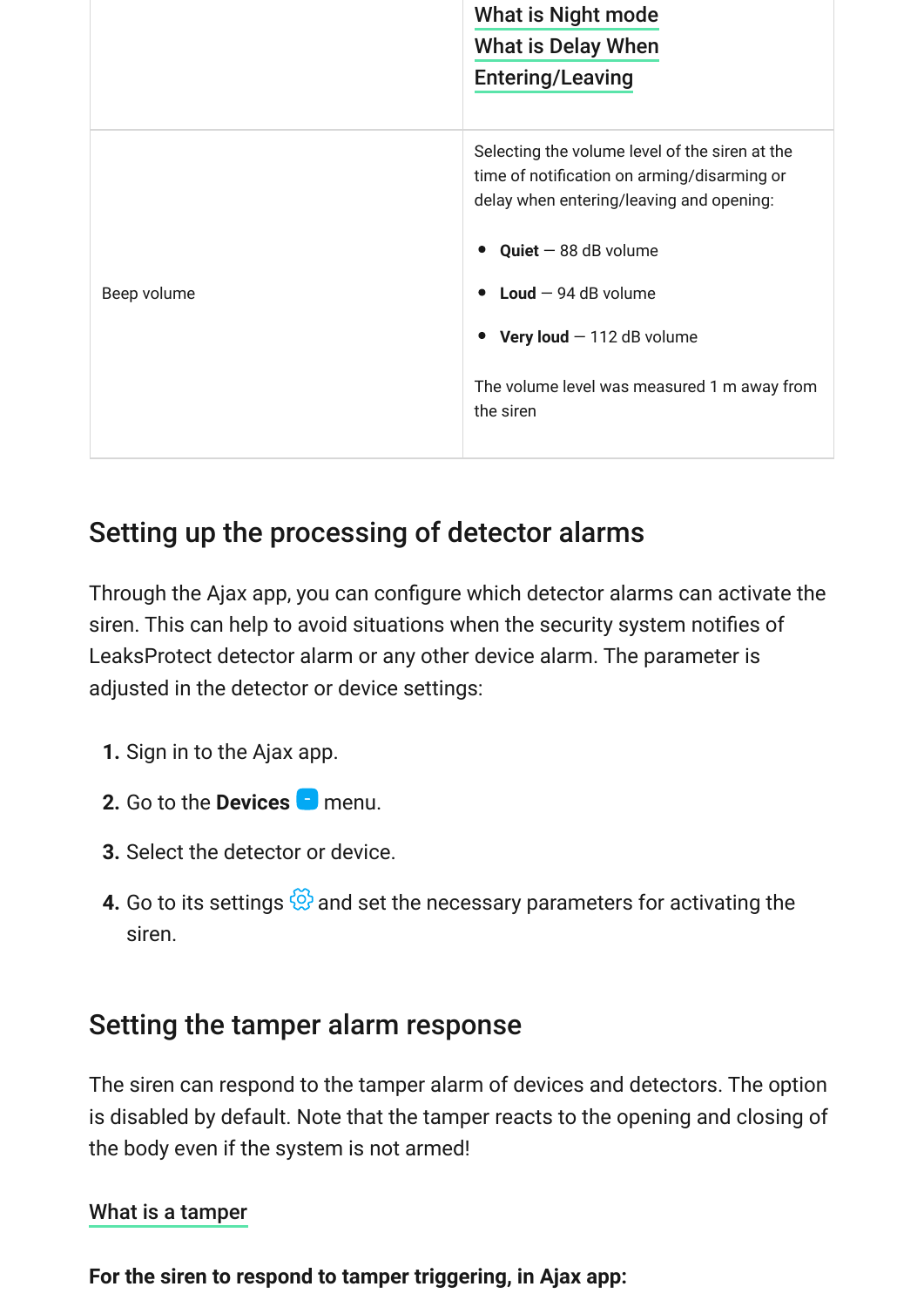- **1.** Go to the **Devices n** menu.
- **2.** Select the hub and go to its settings  $\frac{\omega}{\omega}$ .
- **3.** Select the **Service** menu.
- **4.** Go to **Siren Settings**.
- **5.** Enable the **Alert with a siren if the hub or detector lid is open** option.

## Setting the response to pressing the panic button in the Ajax app

The siren can respond to pressing the panic button in Ajax apps. Note that the panic button can be pressed even if the system is disarmed!

#### **For the siren to respond to pressing the panic button:**

- **1.** Go to the **Devices n** menu.
- **2.** Select the hub and go to its settings  $\frac{\omega}{\omega}$ .
- **3.** Select the **Service** menu.
- **4.** Go to **Siren Settings**.
- **5.** Enable the **Alert with a siren if in-app panic button is pressed** option.

## Setting the siren after-alarm indication

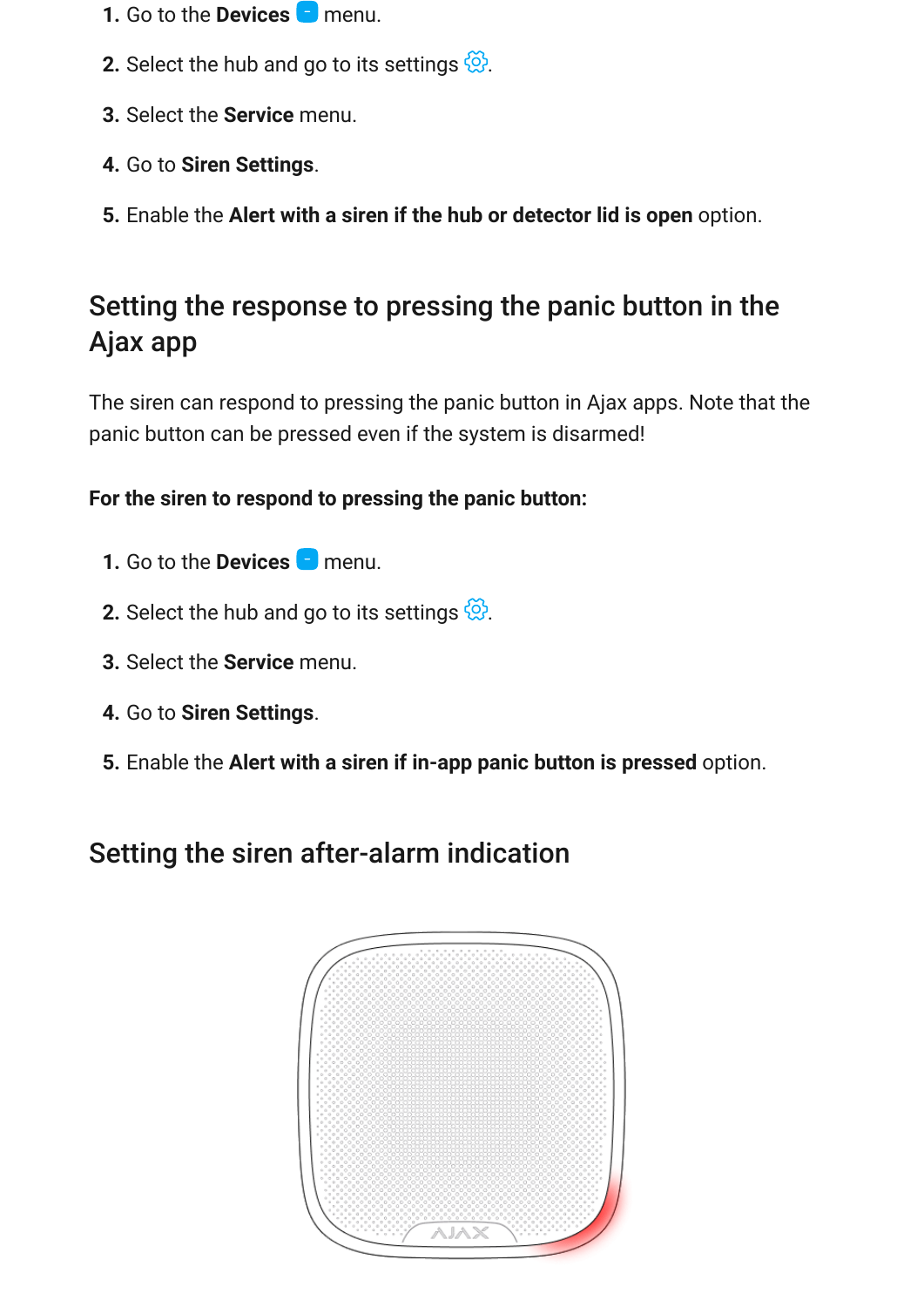The siren can inform about triggerings in armed system by means of LED indication.

#### **The option functions as follows:**

- **1.** The system registers the alarm.
- **2.** The siren plays an alarm (duration and volume depend on settings).
- **3.** The lower right corner of the siren LED frame blinks twice (about once every 3 seconds) until the system is disarmed.

Thanks to this feature, system users and security companies patrols can understand that the alarm has occurred.



### To enable the siren after-alarm indication, in Ajax PRO app:

- 1. Go to siren settings:
	- Hub → Settings  $\frac{\odot}{\odot}$  → Service → Siren Settings

2. Specify what events the sirens will inform about by double blinking before the security system is disarmed:

- Confirmed alarm
- Unconfirmed alarm
- Lid opening

3. Select the sirens needed. Go back to **Siren Settings**. The set parameters will be saved.

4. Click **Back**. All values will be applied.

StreetSiren with firmware version 3.72 and later supports this function.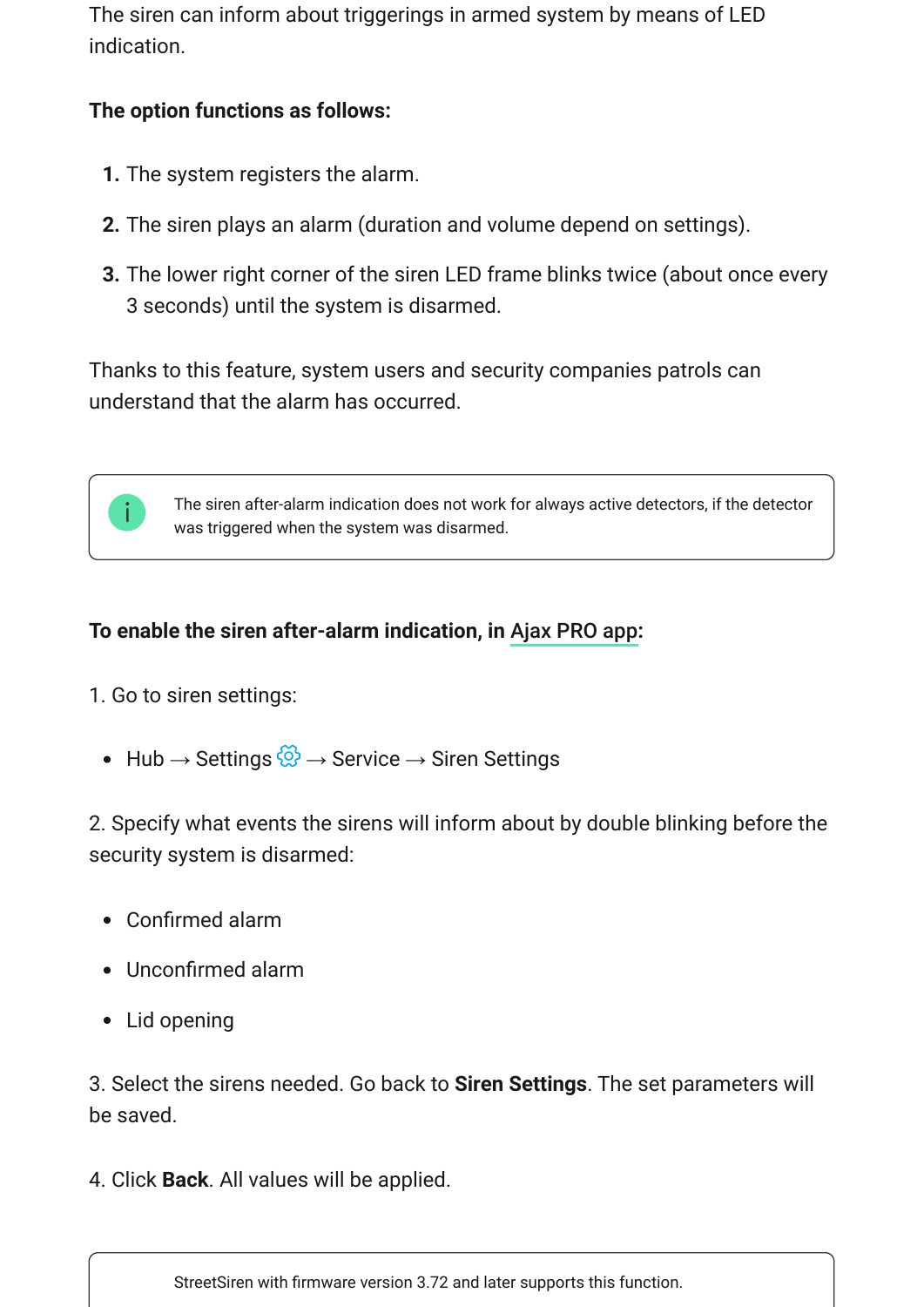## <span id="page-14-0"></span>Indication

| <b>Event</b>                                                                        | <b>Indication</b>                                                                                                                                                                                                                                                                                                                                                                            |
|-------------------------------------------------------------------------------------|----------------------------------------------------------------------------------------------------------------------------------------------------------------------------------------------------------------------------------------------------------------------------------------------------------------------------------------------------------------------------------------------|
| Alarm                                                                               | Emits an acoustic signal (the duration depends<br>on the settings) and the LED frame blinks red                                                                                                                                                                                                                                                                                              |
| An alarm was detected in the armed system (if<br>after-alarm indication is enabled) | The siren LED frame blinks red twice in the<br>lower right corner about every 3 seconds until<br>the system is disarmed.<br>The indication turns on after the siren has<br>completely played the alarm signal configured<br>in settings                                                                                                                                                      |
| Switching on                                                                        | The LED frame blinks once                                                                                                                                                                                                                                                                                                                                                                    |
| Switching off                                                                       | The LED frame lights up for 1 second, then<br>blinks three times                                                                                                                                                                                                                                                                                                                             |
| <b>Registration failed</b>                                                          | The LED frame blinks 6 times in the corner then<br>full frame blinks 3 times and the siren switches<br>off                                                                                                                                                                                                                                                                                   |
| Security system is armed<br>(if indication activated)                               | The LED frame blinks one time and the siren<br>emits a short sound signal                                                                                                                                                                                                                                                                                                                    |
| Security system is disarmed<br>(if the indication is activated)                     | The LED frame blinks two times and the siren<br>emits two short sound signals                                                                                                                                                                                                                                                                                                                |
| The system is armed<br>(if the indication is on)                                    | No external power supply<br>The LED in the lower right corner lights up<br>with a pause of 2 seconds<br><b>External power connected</b><br>If the firmware version is 3.41.0 or higher:<br>$\bullet$<br>the LED in the lower right corner is on<br>continuously<br>If the firmware version is lower than 3.41.0:<br>the LED in the lower right corner lights up<br>with a pause of 2 seconds |
| Low battery                                                                         | The LED frame corner lights up and goes out<br>when the system is armed/disarmed, the alarm                                                                                                                                                                                                                                                                                                  |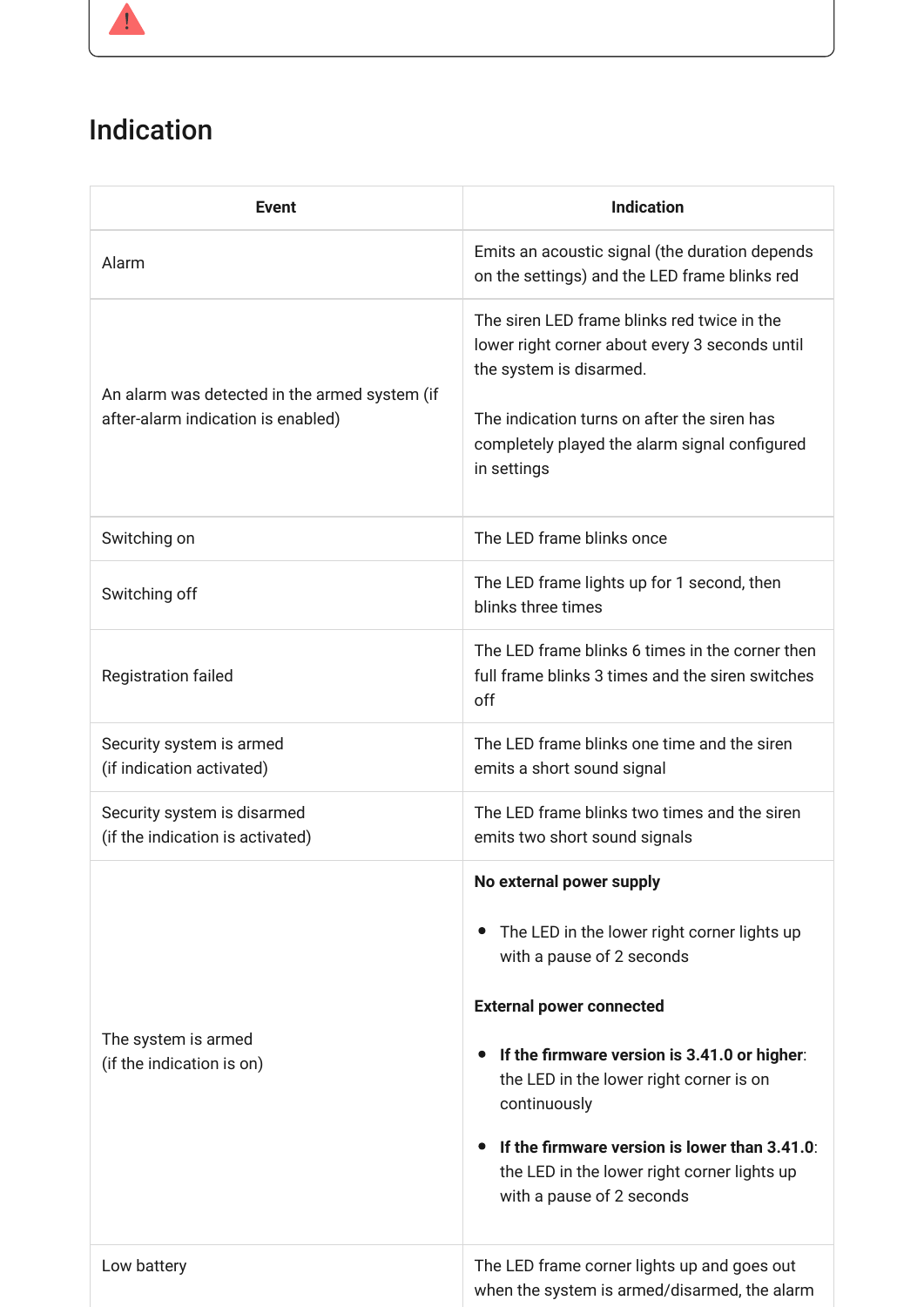## Performance Testing

The Ajax security system allows conducting tests for checking the functionality of connected devices.

The tests do not start straight away but within a period of 36 seconds when using the standard settings. The test time start depends on the settings of the detector polling period (the **Jeweller** menu settings in hub settings).

#### [Volume Level Test](https://support.ajax.systems/en/faqs/what-is-volume-level-test/)

[Jeweller Signal Strength Test](https://support.ajax.systems/en/what-is-signal-strenght-test/)

[Attenuation Test](https://support.ajax.systems/en/what-is-attenuation-test/)

## Installing

The location of the siren depends on its remoteness from the hub, and obstacles hindering the radio signal transmission: walls, floors, large objects.

Check the Jeweller signal strength at the installation location

If the signal level is low (one bar), we cannot guarantee stable operation of the detector. Take all possible measures to improve the quality of the signal. At least, move the detector: even a 20 cm shift can significantly improve the quality of signal reception.

[If the detector has low or unstable signal strength even after moving, use a](https://ajax.systems/products/rex/) ReX . radio signal range extender

StreetSiren is protected from dust/moisture (IP54 class), which means it can be placed outdoors. The recommended installation height is 2.5 meters and higher. Such a height hinders access to the device for intruders.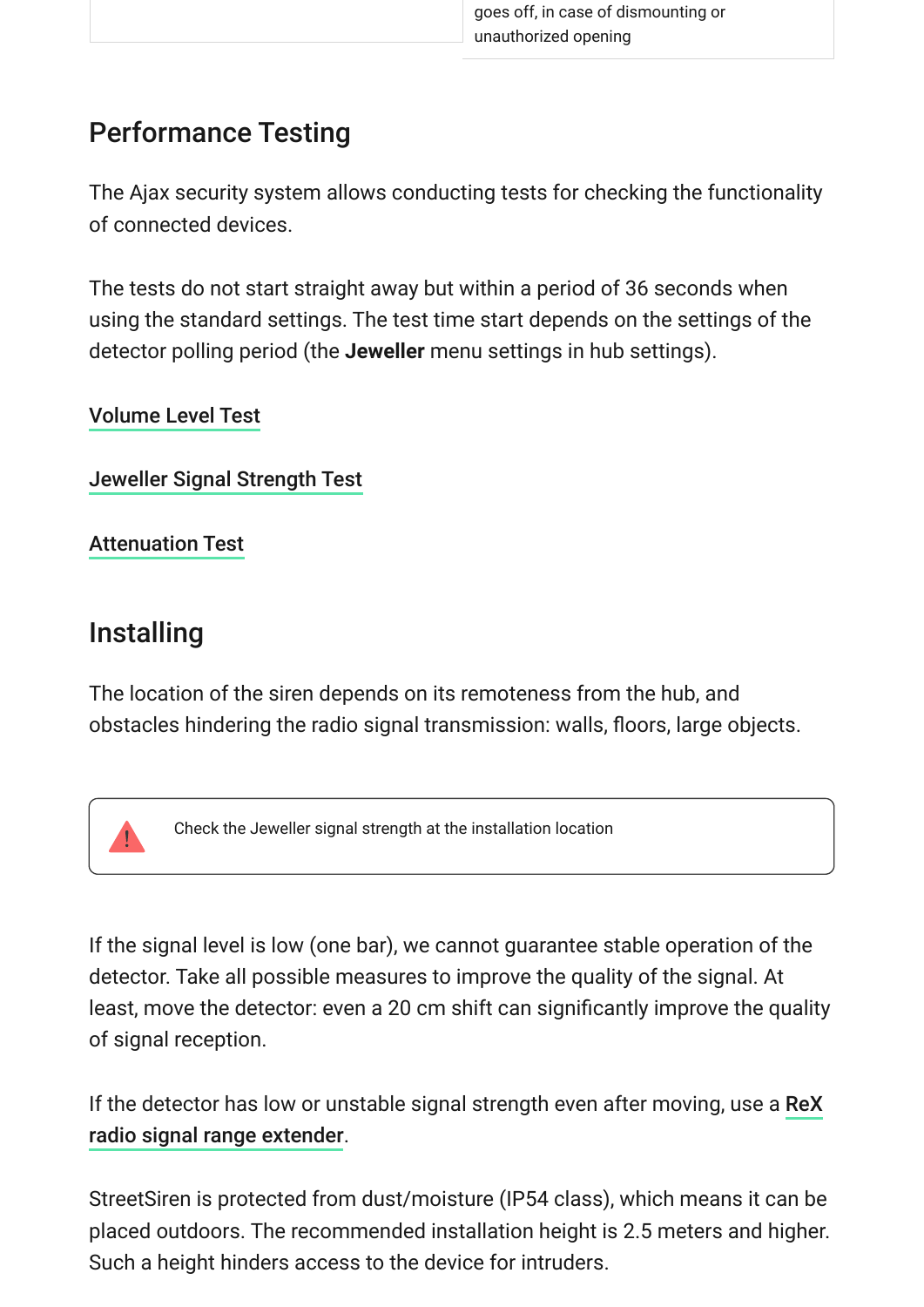When installing and using the device, follow the general electrical safety rules for electrical appliances, as well as the requirements of regulatory legal acts on electrical safety.



It is strictly prohibited to disassemble the device under voltage! Do not use the device with a damaged power cord.

## Mounting

Before mounting StreetSiren, make sure that you have selected the optimal location and it is in compliance with the guidelines of this manual!



### Installation process

**1.** If you are going to use an external power supply (12 V), drill a hole for the wire in SmartBracket. Before installation, make sure that there the wire insulation is not damaged!

> You need to drill a hole in the mounting panel to lead out the external power supply wire.

**2.** Fix SmartBracket to the surface with bundled screws. If using any other attaching hardware, make sure that they do not damage or deform the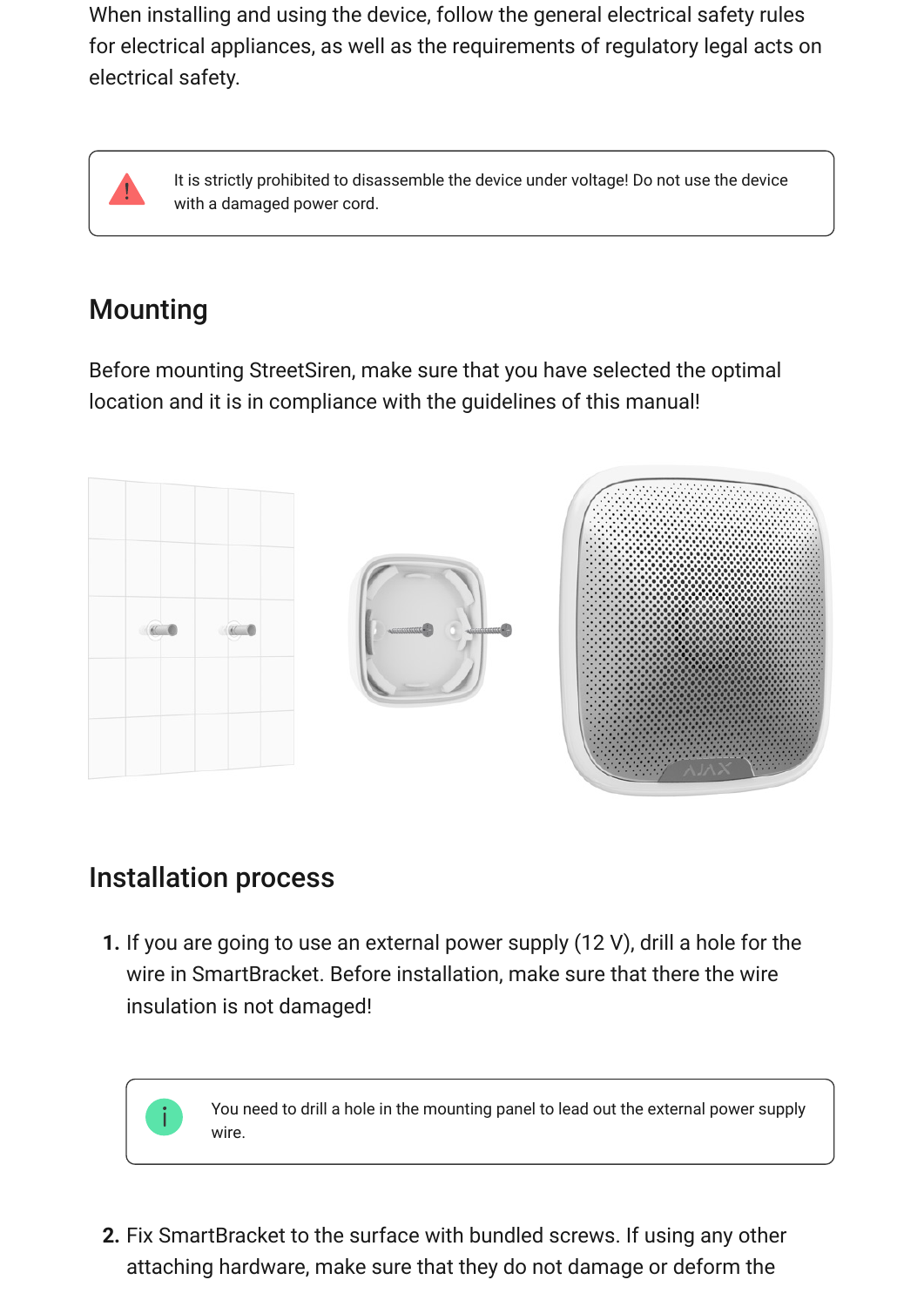panel.





Using the double-sided adhesive tape is not recommended either for a temporary nor permanent fixing.

**3.** Put StreetSiren on the SmartBracket panel and turn it clockwise. Fix the device with a screw. Fixing the siren to the panel with a screw makes it difficult for intruders to remove the device quickly.

#### **Do not install the siren:**

- **1.** near metal objects and mirrors (they can interfere with the RF signal and cause it to fade);
- **2.** in the places were its sound can be muffled;
- **3.** closer than 1 m from the hub.

### **Maintenance**

Check the operational capability of StreetSiren regularly. Clean the siren body from dust, spider web, and other contaminants as they appear. Use a soft dry napkin suitable for tech equipment.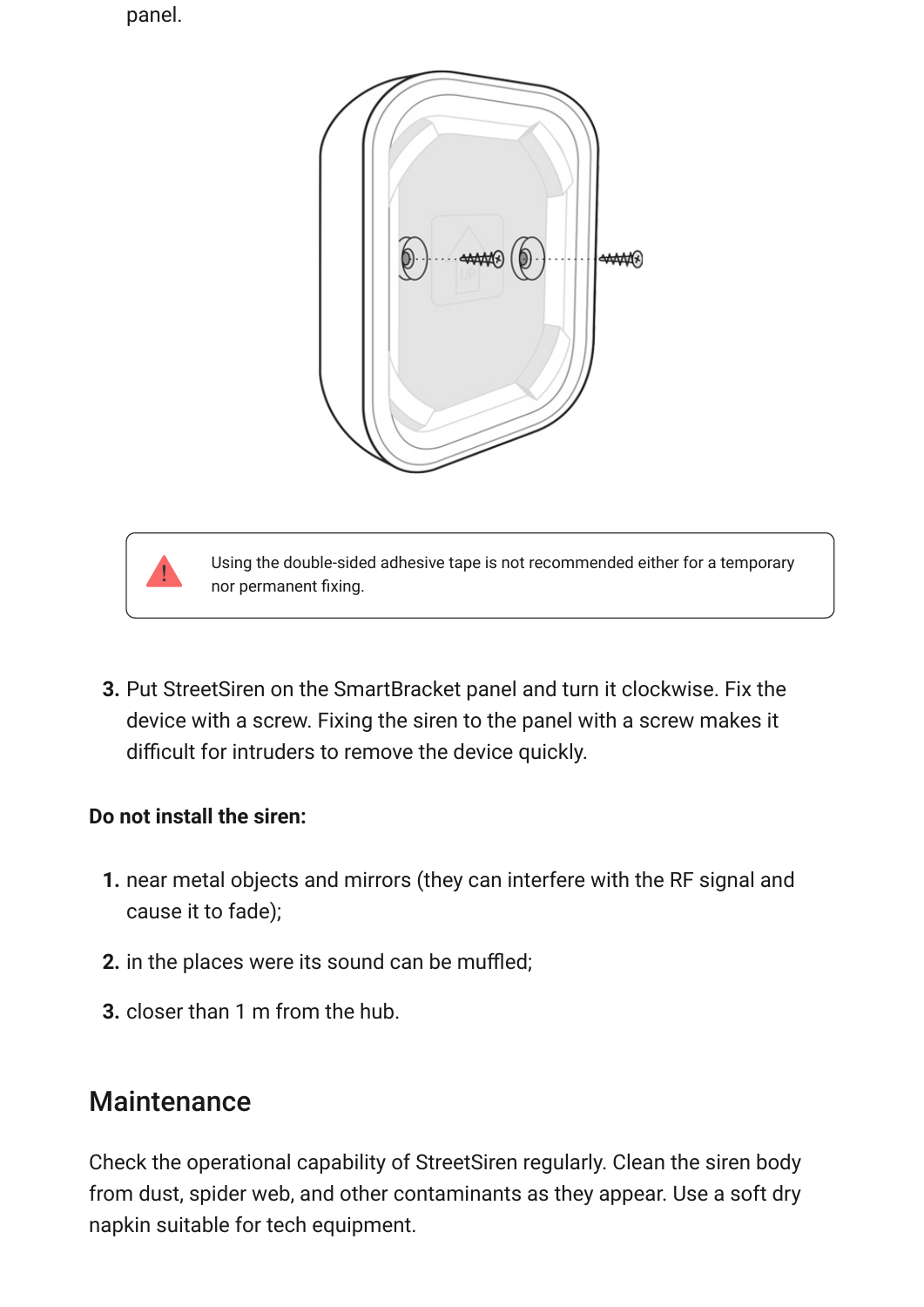Do not use any substances containing alcohol, acetone, gasoline, and other active solvents to clean the detector.

StreetSiren can operate up to 5 years from pre-installed batteries (with the detector ping interval of 1 minute) or approximately 5 hours of constant signaling with buzzer. When the battery is low, the security system notifies the user, and the LED frame corner smoothly lights up and goes out when arming/disarming or when the alarm goes off, including dismounting or unauthorized opening.

### [How long Ajax devices operate on batteries, and what affects this](https://support.ajax.systems/en/how-long-operate-from-batteries/)

[Battery Replacement](https://support.ajax.systems/en/how-to-replace-batteries-in-streetsiren/)

### Tech specs

| Type of notification                         | Sound and light (LEDs)                                                    |
|----------------------------------------------|---------------------------------------------------------------------------|
| Sound notification volume                    | 85 dB to 113 dB at a distance of 1 m<br>(adjustable)                      |
| Operating frequency of the piezo annunciator | $3.5 \pm 0.5$ kHz                                                         |
| Protection against dismounting               | Accelerometer                                                             |
| Frequency band                               | 868.0 - 868.6 MHz or 868.7 - 869.2 MHz<br>depending on the region of sale |
| Compatibility                                | Operates with all Ajax hubs, and range<br>extenders                       |
| Maximum RF output power                      | Up to 25 mW                                                               |
| Modulation of the signal                     | <b>GFSK</b>                                                               |
| Radio signal range                           | Up to 1,500 m (any obstacles absent)<br>Learn more                        |
| Power supply                                 | 4 x CR123A, 3 V                                                           |
| <b>Battery life</b>                          | Up to 5 years                                                             |
| <b>External supply</b>                       | 12 V, 1.5 A DC                                                            |
| Body protection level                        | <b>IP54</b>                                                               |
|                                              |                                                                           |